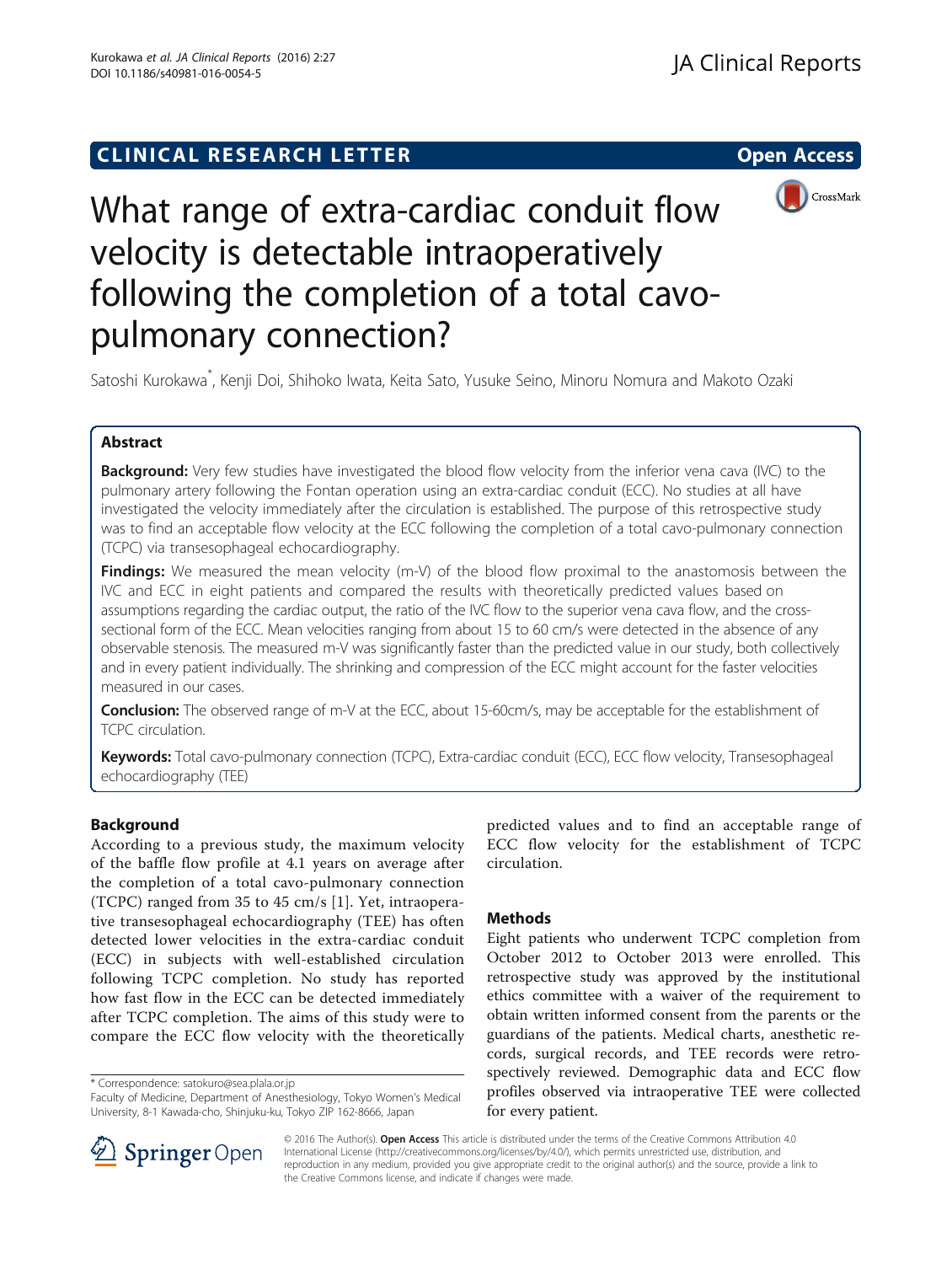The predicted mean velocity (m-V) was calculated based on the following assumptions. First, the cardiac output (CO) and body surface area (BSA) after TCPC were assumed to be correlated in the manner previously documented in healthy children [\[2](#page-4-0)]. Salim et al. demonstrated a good correlation between the CO and BSA in a population of 145 infants and children ranging in age from 1 day to 6.6 years [[2\]](#page-4-0). Based on the regression equation obtained in their study, we calculated the CO by the following formula:

## $CO = 6364.022 \times BSA^{1/2} - 1827.546$

Second, the inferior vena cava (IVC) flow was assumed to account for 51 % of the CO at birth, to proportionally fall to a nadir of 45 % by 2.5 years of age, and to proportionally rise to 65 %, the adult value, by 6.6 years [\[2](#page-4-0)]. Third, the cross-sectional area of the ECC was assumed to take the form of a perfect circle, and the ECC flow was assumed to have a flat flow profile. Based on these assumptions, the predicted m-V was calculated as follows:

the predicted mV = 
$$
\frac{\text{the estimated CO} \times \text{IVC flow ratio} (\%) \times 1/100}{1/4 \times \pi (\text{ECC diameter})^2 \times 60 (\text{sec})}
$$

The ECC flow profile was obtained at the site just proximal to the IVC-ECC anastomosis. We set the sample volume at a site near the center between the ECC walls, where the color signal was most intense. The m-Vs were measured during inspiration and expiration and averaged based on an inspiration-to-expiration ratio of 1:2.

The difference between the measured m-V and predicted m-V was analyzed using a paired  $t$  test. Correlations of the measured m-V with the predicted m-V, BSA, and age were analyzed by Spearman's rank correlation test. A  $p$  value of less than 0.05 was considered statistically significant.

#### Results

The BSA and age ranges of our patients were 0.46–  $0.72$  m<sup>2</sup> and  $2.3-5.0$  years, respectively. A stagedoperation strategy was applied to all of the Fontan candidates in our institute. All 8 patients, therefore, underwent bidirectional Glenn anastomosis at 13–55 months before TCPC completion. The TCPC completion was conducted under a conventional cardio-pulmonary bypass (CPB). A 16- or 18-mm graft was applied as the ECC in all 8 patients. Hemodynamic parameters indicated well-maintained, well-established TCPC circulation in all of the patients when the TEE was measured after weaning from CPB (Table [1](#page-2-0)). The CVPs in two different territories, the superior vena cava via the internal jugular vein and the IVC via the femoral vein, were completely concordant at the time. The pre-discharge transthoracic echocardiography revealed no mosaic appearance or obvious acceleration in the flow from IVC to the PA in any of the cases. Hence, no patients showed any signs of stenosis in the IVC to the PA pathway during or after the operation. The measured m-V was significantly higher than the predicted m-V  $(p < 0.01)$ (Fig. [1\)](#page-3-0). The measured m-V was not correlated with the predicted m-V ( $p = 0.83$ ), patient age ( $p = 0.82$ ), or BSA  $(p = 0.74)$ .

#### **Discussion**

To our knowledge, the present study is the first to elucidate an acceptable ECC flow velocity immediately after TCPC completion. The measured m-V was significantly faster than the predicted value in our study, both collectively and in every patient individually.

Two findings have the potential to invalidate the third assumption described above in calculating the predicted values and could account for the faster velocities measured in our cases: first, the discrepancy in size between the IVC and graft; second, the compression of the ECC by the patient's heart. The former finding must have made the graft shrink at the site of the anastomosis, and the latter must have squeezed the cross-section of the ECC into a narrower form than the pure circle. Both findings are closely related to the size mismatch between the small physique of a child and the relatively largebore graft selection to accommodate the child's growth into an adult.

Mosbahi et al. studied the spatial distribution of the flow velocity from the right ventricular outflow tract (RVOT) to both of the branch pulmonary arteries (PAs) at three different flow rates of constant flow (low [75 %], normal [100 %], and high [125 %] versus normal baseline measurements taken in vivo) using a computational fluid dynamics model [[3\]](#page-4-0). The constant flow in this model mimics Fontan circulation well in the absence of a pumping chamber driving the pulsatile pressure for pulmonary circulation. The distribution of the flow velocity in their study turned out to be quite homogenous in a straight trunk running from the RVOT to the main PA. Most of the points on the cross-sectional plane in the straight trunk had the same velocities, but a number of very thin circumferential points along the vessel wall had notably low velocities. This is quite consistent with the flat profile flow of the ECC we assumed. Mosbahi's group also observed higher flow velocities around the corner and after the change in vessel diameters from the main PA to branch PAs and much higher velocities reaching about 2-fold the velocity in the main PA at the "high" flow rate. This condition could be easily reproduced in the presence of ECC compression and a hyperdynamic state concomitantly in our cases. Shrinkage was also unavoidable, because a 16- or 18-mm graft was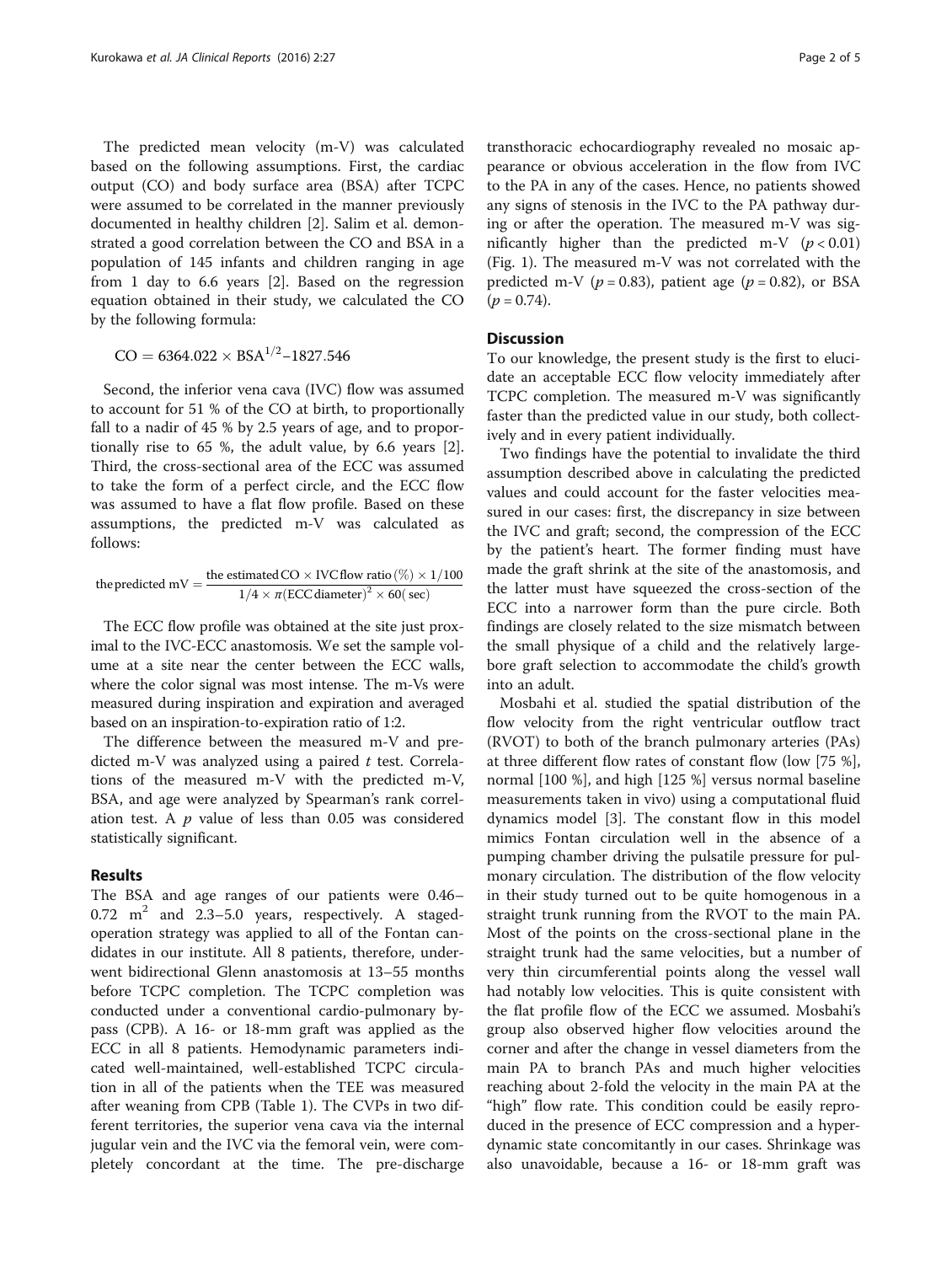<span id="page-2-0"></span>Table 1 Demographic backgrounds of the patients studied

| Case           | Age (mo) | BW (kg) | BSA $(m^2)$ | Diagnosis            | Interval from<br>BDG (mo) | Fenestration             | ECC (mm) | Predicted<br>$m-V$ | IVC (mm) | Pharmacol. support $(y)$ |              |     |               | sBP | <b>CVP</b> | rSO <sub>2</sub>         | ScvO <sub>2</sub>        | Measured |
|----------------|----------|---------|-------------|----------------------|---------------------------|--------------------------|----------|--------------------|----------|--------------------------|--------------|-----|---------------|-----|------------|--------------------------|--------------------------|----------|
|                |          |         |             |                      |                           |                          |          |                    |          | A                        | B            | M   | N             |     |            |                          |                          | m-V      |
|                | 55       | 13.0    | 0.58        | <b>SLV</b>           | 47                        | $^{+}$                   | 18       | 10.9               | 14.3     | 4                        | 3            | 0.5 |               | 85  | 16.5       | $\overline{\phantom{a}}$ | 74.1                     | 20.0     |
| 2              | 31       | 12.8    | 0.54        | <b>SLV</b>           | 14                        | $\qquad \qquad -$        | 18       | 8.5                | 10.0     | 5.                       |              | 0.5 | 3             | 95  | 16         | $\overline{\phantom{a}}$ | 71.4                     | 17.0     |
| $\overline{3}$ | 28       | 10.4    | 0.48        | <b>HLHS</b>          | 14                        | $\qquad \qquad =$        | 16       | 9.7                | 9.8      | 4                        | 5            | 0.5 | $\mathcal{L}$ | 105 | 16         | $\sim$                   | 86.9                     | 38.3     |
| $\overline{4}$ | 54       | 14.4    | 0.63        | d-TGA, PS            | 14                        | $\overline{\phantom{a}}$ | 16       | 14.6               | 9.6      |                          | $\mathbf{0}$ | 0.5 | 3             | 75  | 13.5       | 81/83                    | 81.6                     | 34.7     |
| 5              | 60       | 18.6    | 0.72        | ТA                   | 55                        | $^{+}$                   | 18       | 13.4               | 10.0     |                          |              | 0.5 | $\mathcal{R}$ | 90  | 16         | 85/89                    | $\equiv$                 | 36.3     |
| 6              | 37       | 12.2    | 0.55        | unbalanced AVSD 15   |                           | $\overline{\phantom{m}}$ | 16       | 11.5               | 7.2      | Β                        | $\Omega$     | 0.5 |               | 90  | 14.5       | 78/80                    | $\overline{\phantom{a}}$ | 18.7     |
|                | 29       | 11.2    | 0.50        | SLV, DORV, AVSD      | 13                        | $\overline{\phantom{m}}$ | 16       | 10.0               | 7.0      |                          | $\Omega$     | 0.5 |               | 80  | 15         | 86/83                    | $\overline{\phantom{a}}$ | 19.0     |
| 8              | 27       | 10.0    | 0.46        | Ebstein's anomaly 18 |                           | $^{+}$                   | 16       | 9.4                | 5.9      | $\overline{4}$           | $\mathbf{0}$ | 0.5 |               | 80  | 15         | 74/67                    | $\overline{\phantom{0}}$ | 56.7     |

mo months, BW body weight, BSA body surface area, BDG bidirectional Glenn, ECC extra-cardiac conduit, m-V mean velocity, IVC inferior vena cava, pharmacol. pharmacological, γ μg/kg/min, A dopamine, B dobutamine, M milrinone, N nitroglycerine, sBP systolic blood pressure, CVP central venous pressure, rSO<sub>2</sub> cerebral regional oxygen saturation, ScvO<sub>2</sub> central venous oxygen saturation, SLV single left ventricle, HLHS hypoplast left heart syndrome, TGA transposition of the great arteries, PS pulmonary stenosis, TA tricuspid atresia, AVSD atrioventricular septal defect, DORV double outlet from right ventricle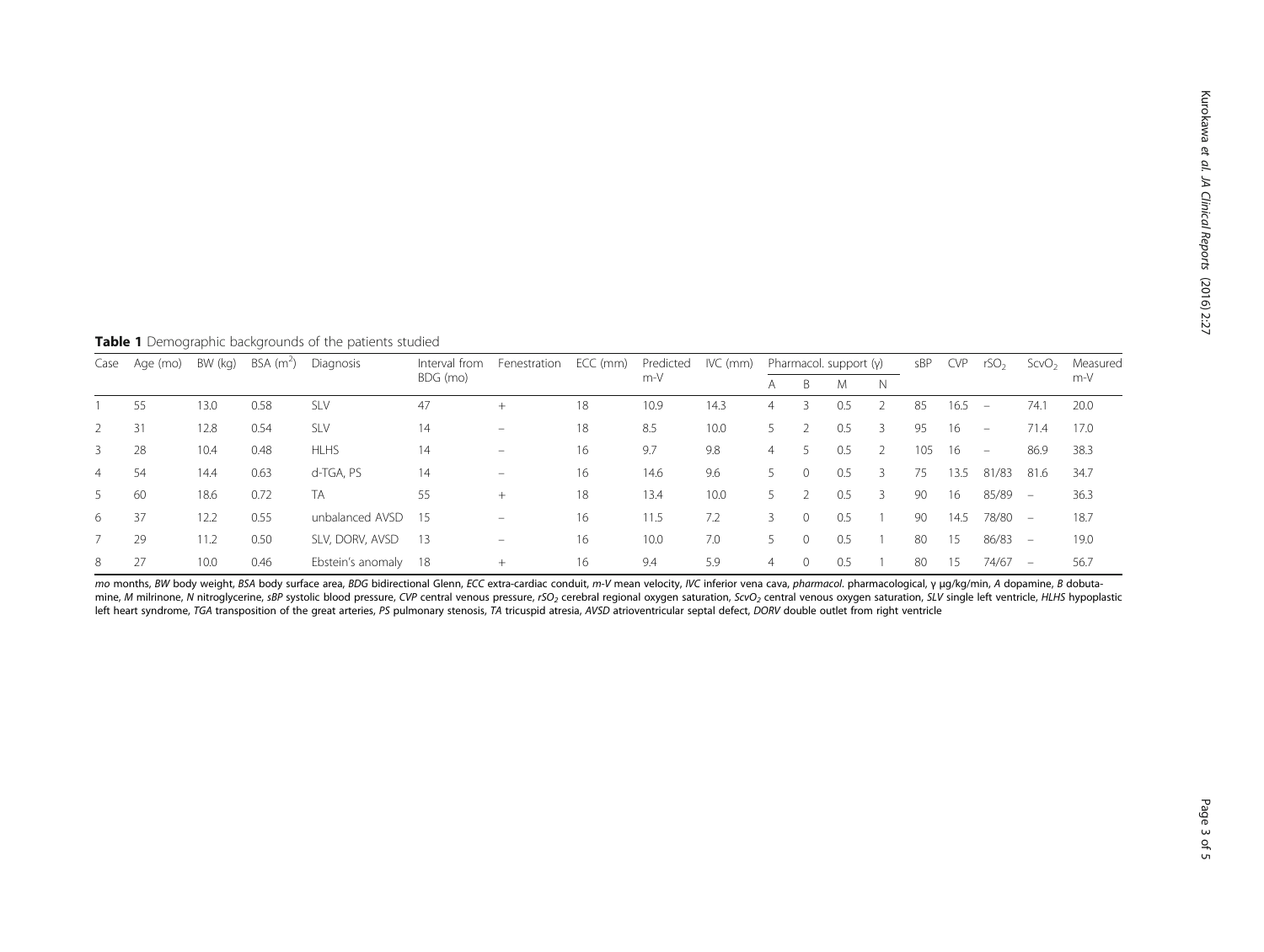<span id="page-3-0"></span>

selected for the ECCs for the 2- to 5-year-old children. The ECC flow velocity could have thus been closer to the IVC flow velocity and necessarily faster than the predicted velocities at the site of the anastomosis with the IVC. Given the IVC diameter range of 5.9 to 14.3 mm (median of 9.7 mm) in our patients, the IVC flow velocities could have been roughly estimated to be 3.2-fold the predicted velocities. The calculated IVC flow velocity was highest (68.8 cm/s) in our smallest patient, and a corresponding ECC velocity (56.7 cm/s) was actually observed. The ECC must also have been compressed, at least to some extent. With only negligible compression, the ECC flow velocity slows to a level close to the theoretical value due to the relative release of the shrinking. While this compression can be significant, it further enhances the elevated ECC flow velocity. These findings are likely to account for the detection of the fastest m-V in the smallest patient, the greater velocity in the present study versus the previous study, and the 2-3-fold higher m-V versus the predicted value in the remaining cases.

We extrapolate the CO in healthy subjects to our TCPC patients at the time of ECC flow measurement, that is, at about 1–2 h after separation from CPB. The CO in patients with Fontan circulation typically decreases to about 70 % of that in normal subjects at rest [[4](#page-4-0)]. In other observations after the Fontan operation, Nakazawa and colleagues measured a CO of  $2.45 \pm 0.48$  L/min/m<sup>2</sup> in 10 patients with tricuspid atresia (TA) and a CO of  $2.75 \pm 0.72$  L/min/m<sup>2</sup> in another 10 patients with single ventricle physiology excluding TA [[5\]](#page-4-0). Williams et al., meanwhile, found that dopamine infusion at a rate of 7.5 μg/kg/min just after the classical Fontan operation increased the cardiac index by 40 % (from  $1.98 \pm 0.86$  to  $2.75 \pm 1.05$  L/min/m<sup>2</sup>) in 9 patients

[[6\]](#page-4-0). Yet in both of the foregoing studies, the CO values were roughly estimated at only 50 % of the value in the healthy children investigated by Salim et al.  $(5.2 \pm 1.4 \text{ L/min/m}^2)$ . The hyperdynamic states in our patients must have counterbalanced the low CO typical of Fontan cases to an extent similar to that observed in the report by Williams et al. but not to an extent sufficient to permit the extrapolation of the CO of healthy children to our cases. By assuming a CO lower than the CO we actually applied in predicting the ECC m-V in the present study, the predicted m-V must be smaller. This may imply that an ECC flow of a low velocity, even a velocity lower than that previously reported, is very likely to be obtained when the shrinkage and compression of the ECC is negligible.

Fenestration was created in 3 patients in a side-to-side anastomosis fashion between the ECC and atrial wall at the mid-portion of the conduit. We measured the ECC flow at a site distal from the fenestration, so the fenestration had no effect whatsoever on the measured flow.

Our study is subject to several limitations. First, the study was retrospective. Ideally, the site, point in time, and respiratory setting for ECC flow measurement should be strictly determined. Second, we worked with only a small number of cases with widely variable backgrounds in age, diagnosis, and PA morphology. The preferred policy for intervention in recent years has been to complete the TCPC at an earlier age in life, ideally in patients younger than 3 years of age [[7](#page-4-0), [8\]](#page-4-0). A prospective investigation of a larger number of subjects with a peak age in this younger age range is therefore awaited.

#### Conclusions

In conclusion, the range of ECC flow velocities widely varied in our series. Whereas a low velocity of around 15–20 cm/s was detected in most of our cases, a m-V ranging up to 60 cm/s was observed immediately after the completion of the TCPC even in the absence of significant obstruction of the ECC pathway. The observed range of m-V at the ECC, about 15–60 cm/s, may be acceptable for the establishment of TCPC circulation.

#### Consent

The present study was approved by the ethics committee of Tokyo Women's Medical University with a waiver of the requirement to obtain written informed consent from the parents or the guardians of the patients (Reference No. 3283).

#### Acknowledgements

We appreciated TCC co. for reviewing this manuscript. This manuscript has been reviewed by an experienced editor specialized in editing the scientific papers written by non-native authors to English.